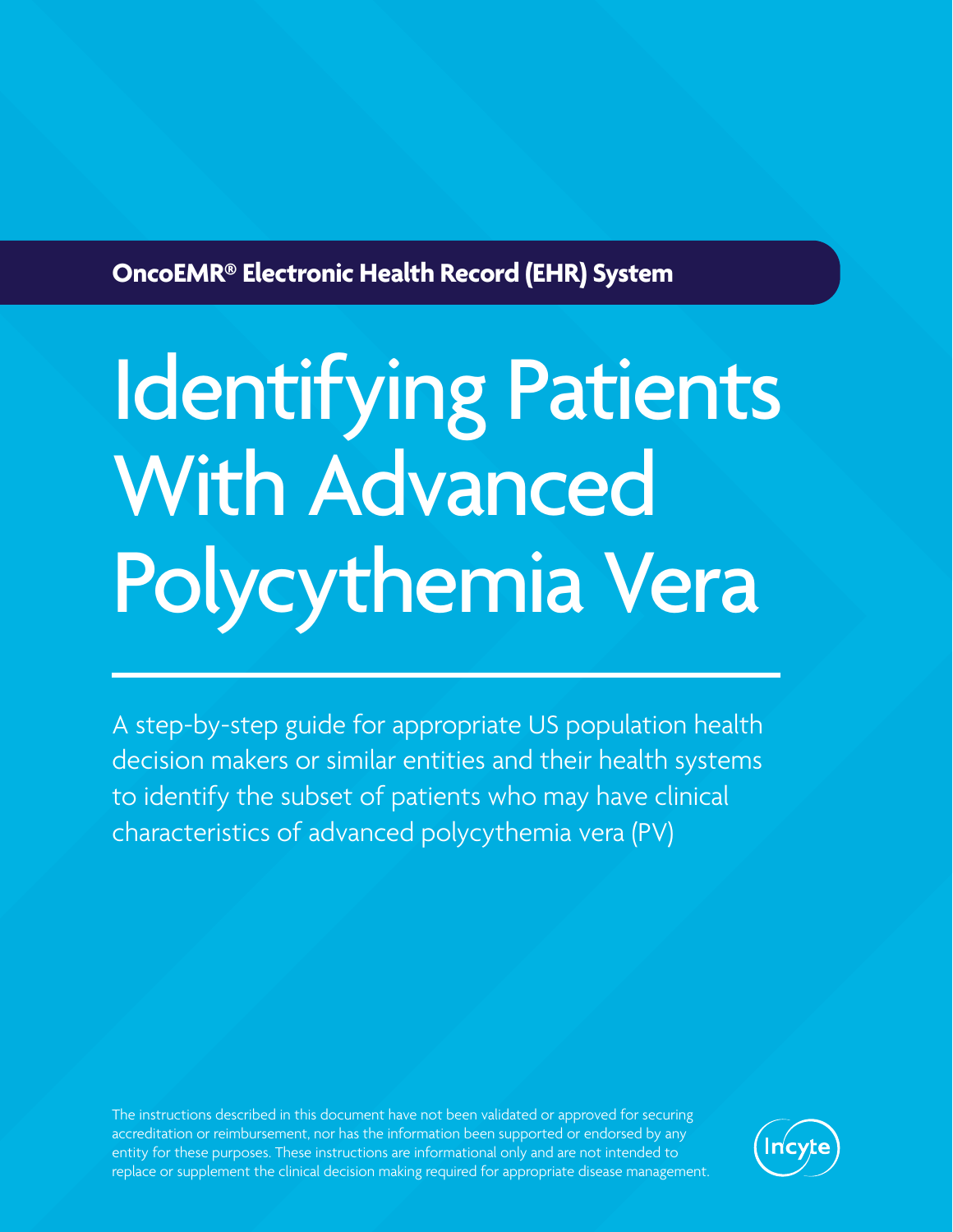## **Overview, Considerations, and Inclusion Criteria**

This document is intended to provide US population health decision makers or similar entities and their health systems with step-by-step instructions to create a patient list identifying patients who may have clinical characteristics of advanced PV.

These instructions are specific to Incyte and to the OncoEMR EHR system and are not appropriate for other conditions, treatments, or therapeutic areas, or for other EHR systems.

The process outlined below is variable, and not all steps will apply to every health system. Any steps or settings below that are not part of a health system's standard process should be excluded or modified accordingly. Any questions should be directed to the appropriate service provider. The practice is solely responsible for the implementation, testing, monitoring, and ongoing operation of any EHR tools.



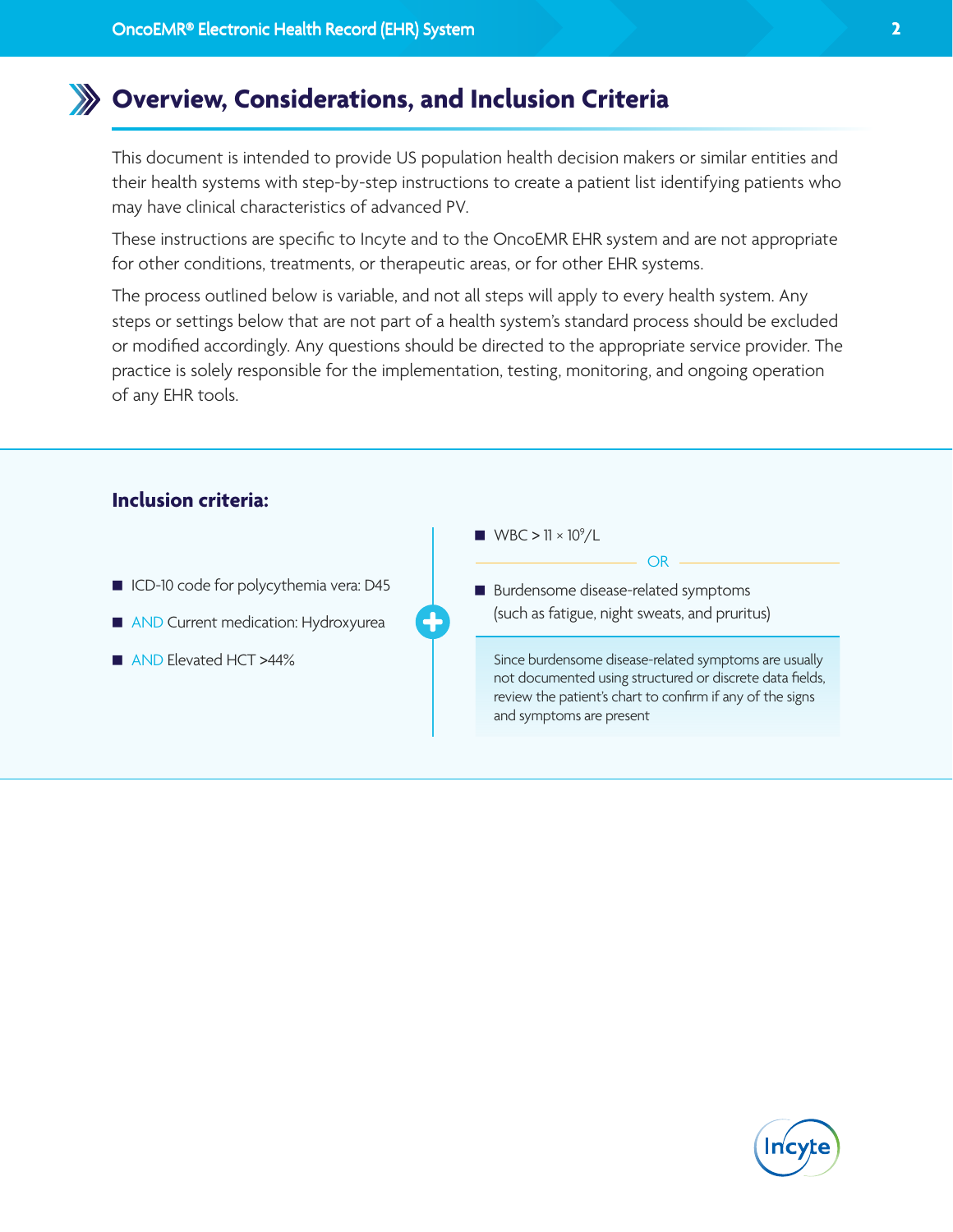## **OncoEMR**

OncoEMR offers pre-defined reports that may be helpful to find patients with clinical characteristics of advanced PV. While there is no standard pre-defined report that can display all patients matching all filter criteria, merging the results of several reports after exporting each report to Excel and then applying the filters yields the resulting patients meeting all criteria.

In addition, the practice may reach out to the custom reporting team of OncoEMR to create a custom report. Consult your organization if additional user rights are required to access this functionality.

## **Step 1: Run 3 reports to collect all desired filter criteria**



**5 6** Click General > Reports in the left navigation menu

Run 3 reports:

#### **Report 1:**

- **a.** Select the **Patient Diagnosis ICD Query** report
- **b.** Enter the **D45** ICD-10 code
- **c.** Enter **hydroxyurea** for the medication filter
- **d.** Click Run Now

#### **Report 2:**

- **a.** Select the **Lab Results** report
- **b.** Enter **HCT** (or hematocrit)
- **c.** Click Run Now

#### **Report 3:**

- **a.** Select the **Lab Results** report
- **b.** Enter **WBC** (or white blood cell)
- **c.** Click Run Now
- When the report is ready, click on the report name **3**
- The report may be exported to Excel once completed, and the resulting list of patients will display **4**
	- The data may be further manipulated if desired by selecting Sort & Filter from the Excel Ribbon menu

Click the top row with column names and select the desired column name to filter

### **Step 2: Merge the 3 reports and review the results**

Once all the reports have been exported to Excel, merge the report based on the Medical Record Number (MRN) (which is one of the universal report results) and set the data filters to indicate:

- ICD-10 code polycythemia vera: **D45**
- AND Current Medication: **Hydroxyurea**
- AND Elevated **HCT > 44%**



 **Burdensome disease-related symptoms** (such as fatigue, night sweats, and pruritus) OR

Since burdensome disease-related symptoms are usually not documented using structured or discrete data fields, review the patient's chart to confirm if any of the signs and symptoms are present